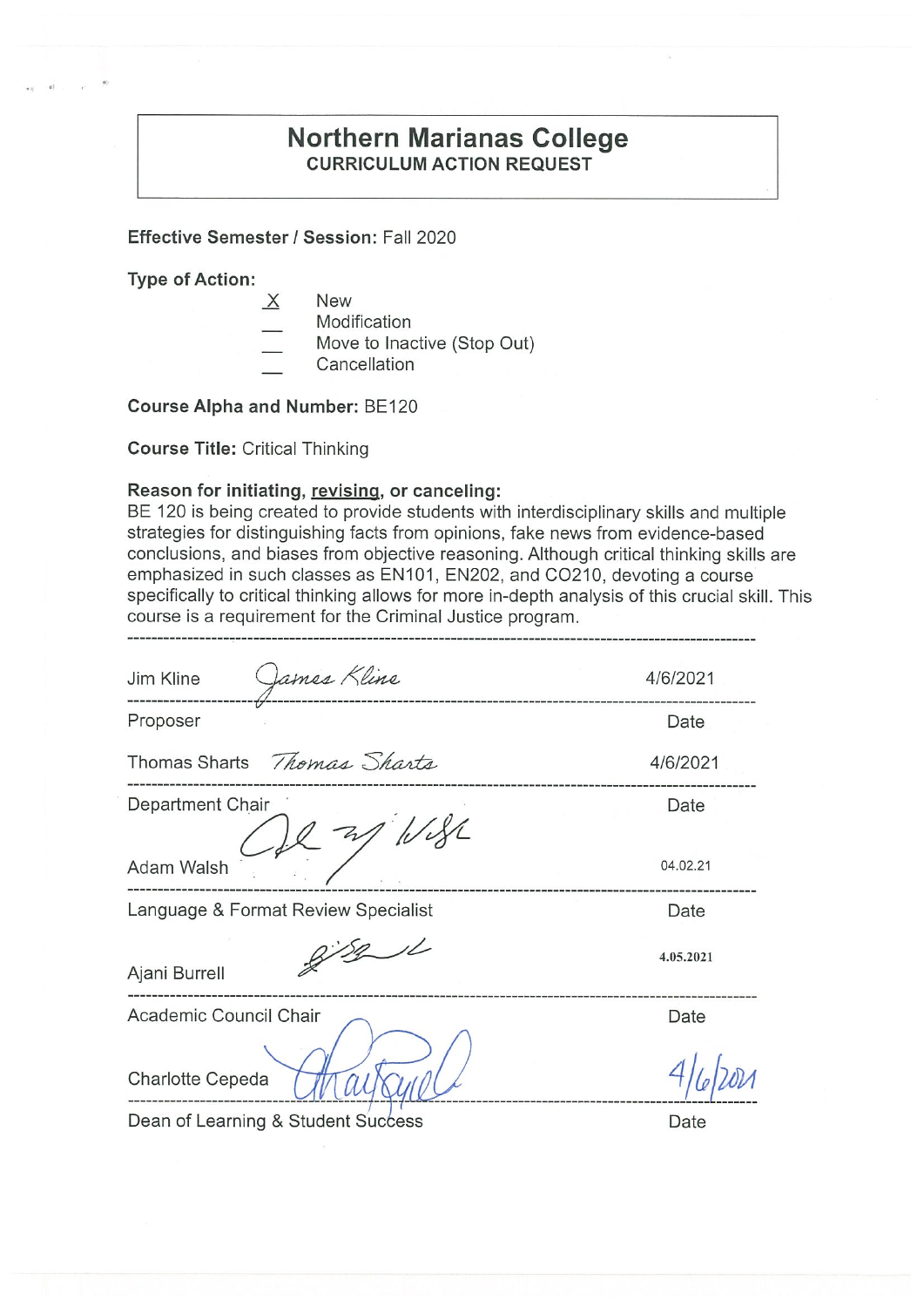#### **1. Department**

Social Sciences and Fine Arts

#### **2. Purpose**

Critical thinking is becoming even more a crucial skill in the modern world that demands critical analysis and understanding of the causes and solutions about social issues impacting a student's beliefs and world view. It is paramount students learn skills that will help them navigate through the confusion and contradictory attitudes that affect clear understanding of the underlying factors affecting world events and personal beliefs.

#### **3. Description**

#### **A. Required/Recommended Textbook(s) and Related Materials**  Required:

Judith Boss, Think: Critical Thinking and Logic Skills for Everyday Life, 5th edition, McGraw Hill (2020).

Recommended: N/A

#### **B. Contact Hours**

- **1. Lecture:** 3 per week/ 45 per semester
- **2. Lab:** None
- **3. Other:** None

### **C. Credits**

- **1. Number:** 3
- **2. Type:** Regular Degree Credits

#### **D. Catalogue Course Description**

This course aims at developing basic analytic skills and understanding of the principles and concepts involved in critical thinking in order for students to better understand their own attitudes, attitudes of others, and issues impacting their lives, their community, and the world. The course teaches students skills they need in order to think more clearly about solving problems and dealing with the problems of their rapidly changing world. Topics covered include: the characteristics of a critical thinker, how emotions affect reasoning, identifying biases and fallacies, constructing effective arguments, and the ethics and moral consequences of decision-making. Prerequisites: English Placement Level: EN095. Math Placement Level: None (Offered Fall/Spring).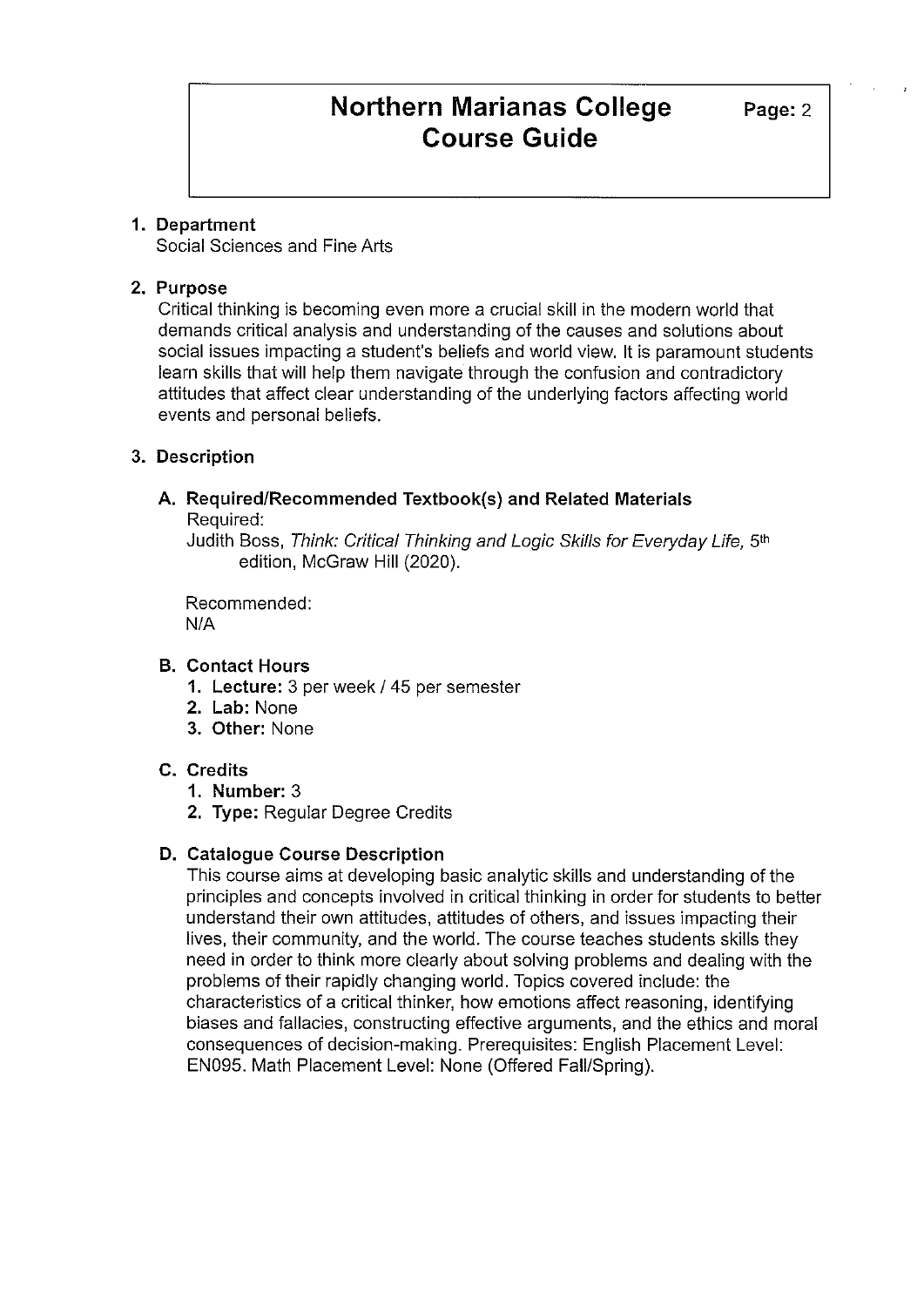# **Northern Marianas College Page: 3 Course Guide**

Course: BE120 Critical Thinking

### **E. Degree or Certificate Requirements Met by Course**

This course fulfills the social science General Education requirement for the A.A. degree in Liberal Arts. It is also a requirement for the A.A.S. and B.S. degrees in Criminal Justice.

### **F. Course Activities and Design**

Course activities include: lectures, discussions, quizzes, student presentations, short essay and formal essay assignments.

### **4. Course Prerequisite(s); Concurrent Course Enrollment**

Prerequisites: None Concurrent Course Enrollment: None

### **Required English/Mathematics Proficiency Level(s):**

English Placement Level: EN095 Mathematics Placement Level: None

#### **5. Estimated Cost of Course; Instructional Resources Needed**

Cost to the Student: Tuition for a 3-credit course and cost of the textbook.

Cost to NMC: Instructor's salary.

Instructional resources needed for his course include: standard classroom materials including projector, screen, and whiteboard.

### **6. Method of Evaluation**

Student learning is evaluated on the basis of class participation, homework assignments, and periodic exams. NMC's grading and attendance policies **will**be followed.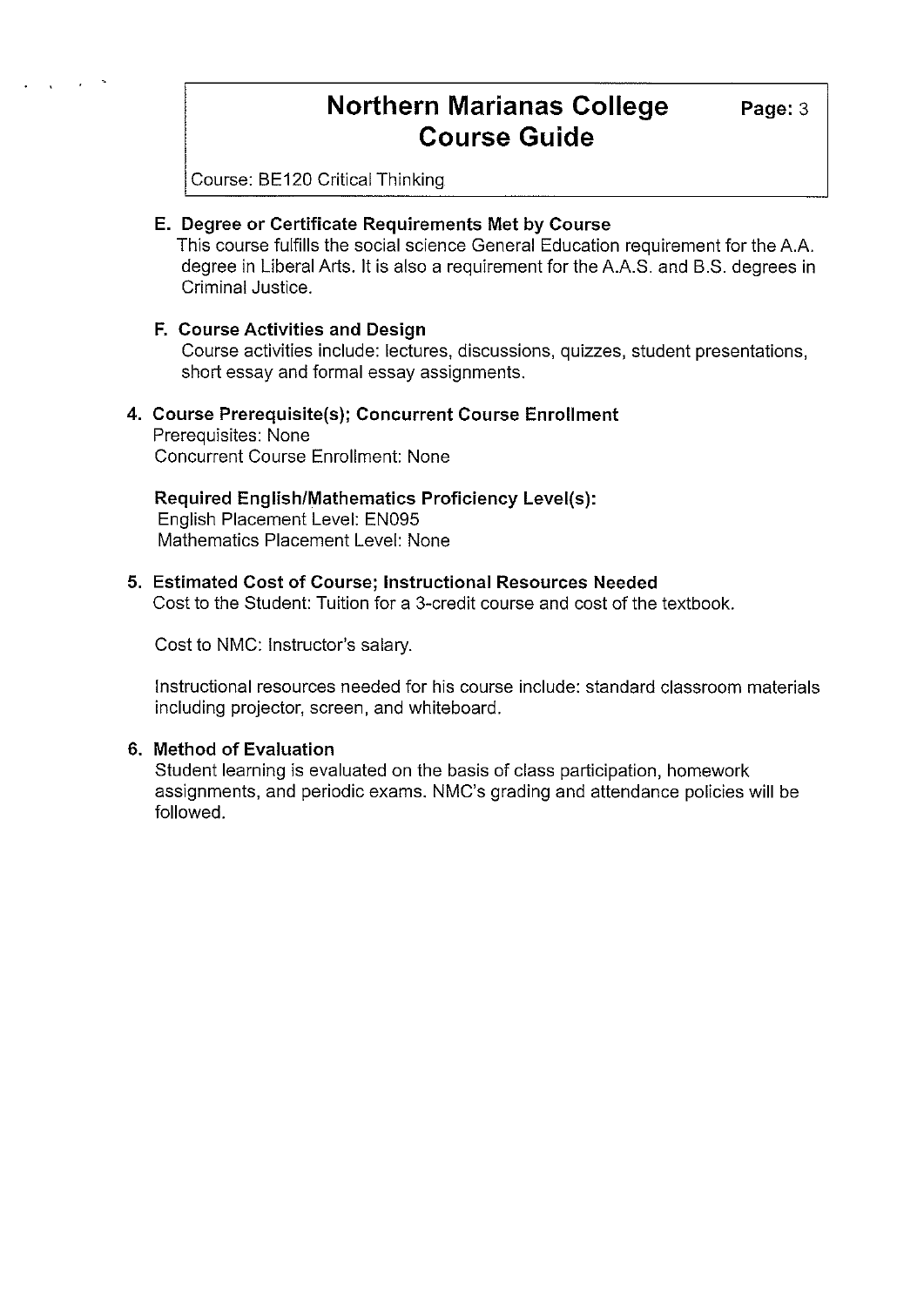# **Northern Marianas College** Page: 4 **Course Guide**

Course: BE120 Critical Thinking

### **7. Course Outline**

This is a topical outline and does not necessarily indicate the sequence in which the material will be presented.

- 1.0 Introduction to Critical Thinking
	- 1.1 Characteristics of a good critical thinker
	- 1.2 Critical thinking and self-development
	- 1.3 Barriers to effective critical thinking
- 2.0 Emotions and their Effects on Critical Thinking
	- 2.1 Reasoning and emotions
- 3.0 Communication Through Verbal and Nonverbal Language
	- 3.1 Communication styles
	- 3.2 Manipulation of language to persuade and deceive
- 4.0 Effective and Ineffective Evidence
	- 4.1 Evaluating evidence
	- 4.2 Types of evidence
	- 4.3 Avoiding bias
- 5.0 Fallacies and Errors in Thinking
	- 5.1 Various types of fallacies
	- 5.2 Strategies for avoiding fallacies
- 6.0 Analyzing and Constructing Effective Arguments
	- 6.1 Differences between opinions and arguments
	- 6.2 Types of arguments
- 7.0 Inductive and Deductive Arguments
	- 7.1 Analogies and hypothetical syllogisms
	- 7.2 Understanding cause and effect
- 8.0 Critical Thinking, Morality, and Ethics
	- 8.1 Stages of moral reasoning
	- 8.2 Effective moral arguments
- 9.0 Critical Thinking and Consumer Culture
	- 9.1 Marketing, advertising, and consumer culture
- 10.0 Critical Thinking and Mass Media
	- 10.1 Distinguishing between fake news and evidence-based news reporting
	- 10.2 Impact of the internet and social media on critical thinking
	- 10.3 Becoming media literate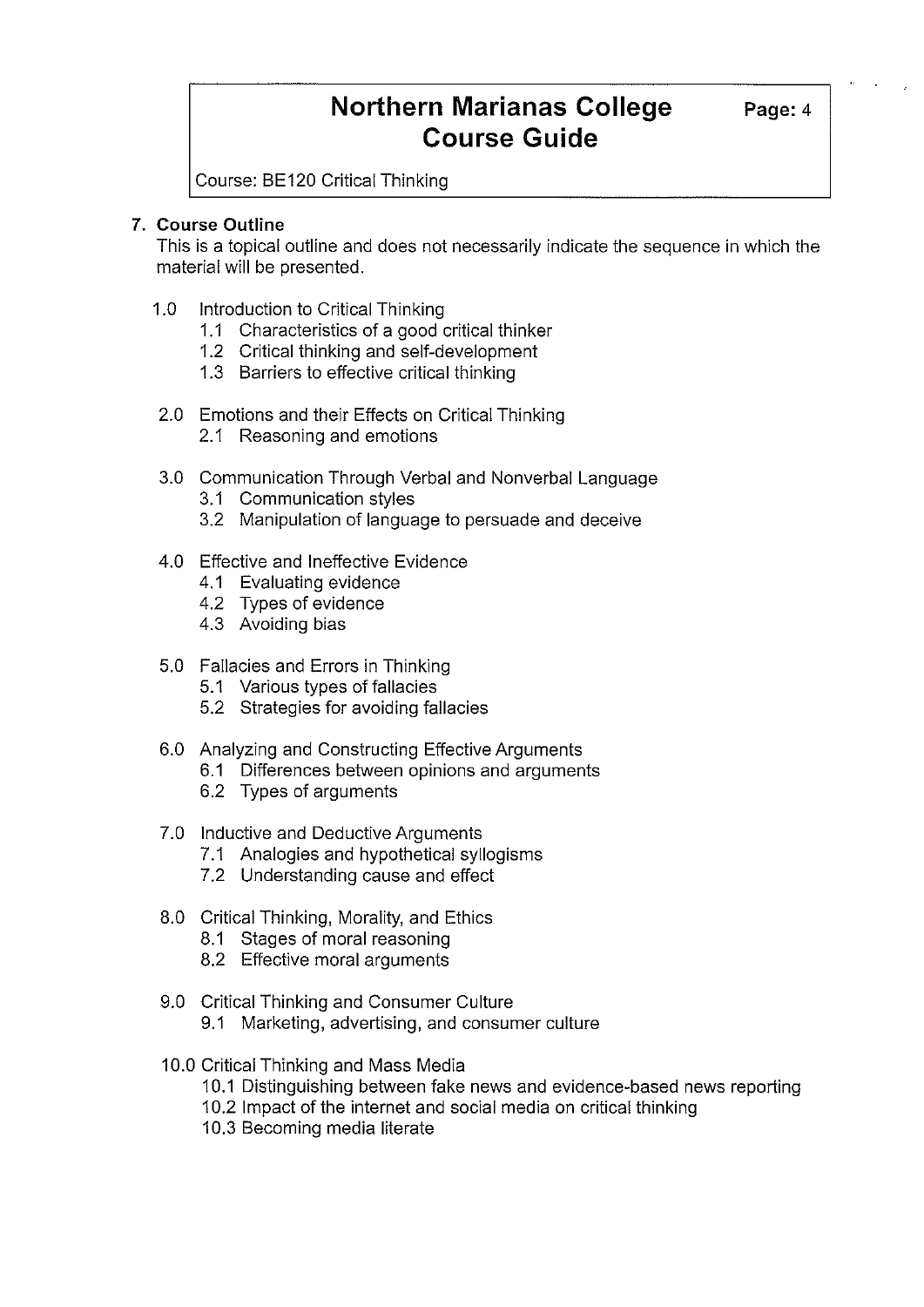# **Northern Marianas College** Page: 5 **Course Guide**

Course: BE120 Critical Thinking

- 11.0 Critical Thinking and Science
	- 11.1 The scientific method
	- 11.2 Research methodology and scientific experiments
- 12.0 Critical Thinking, Law, and Politics
	- 12.1 Social contract theory and the role of government
	- 12.2 International law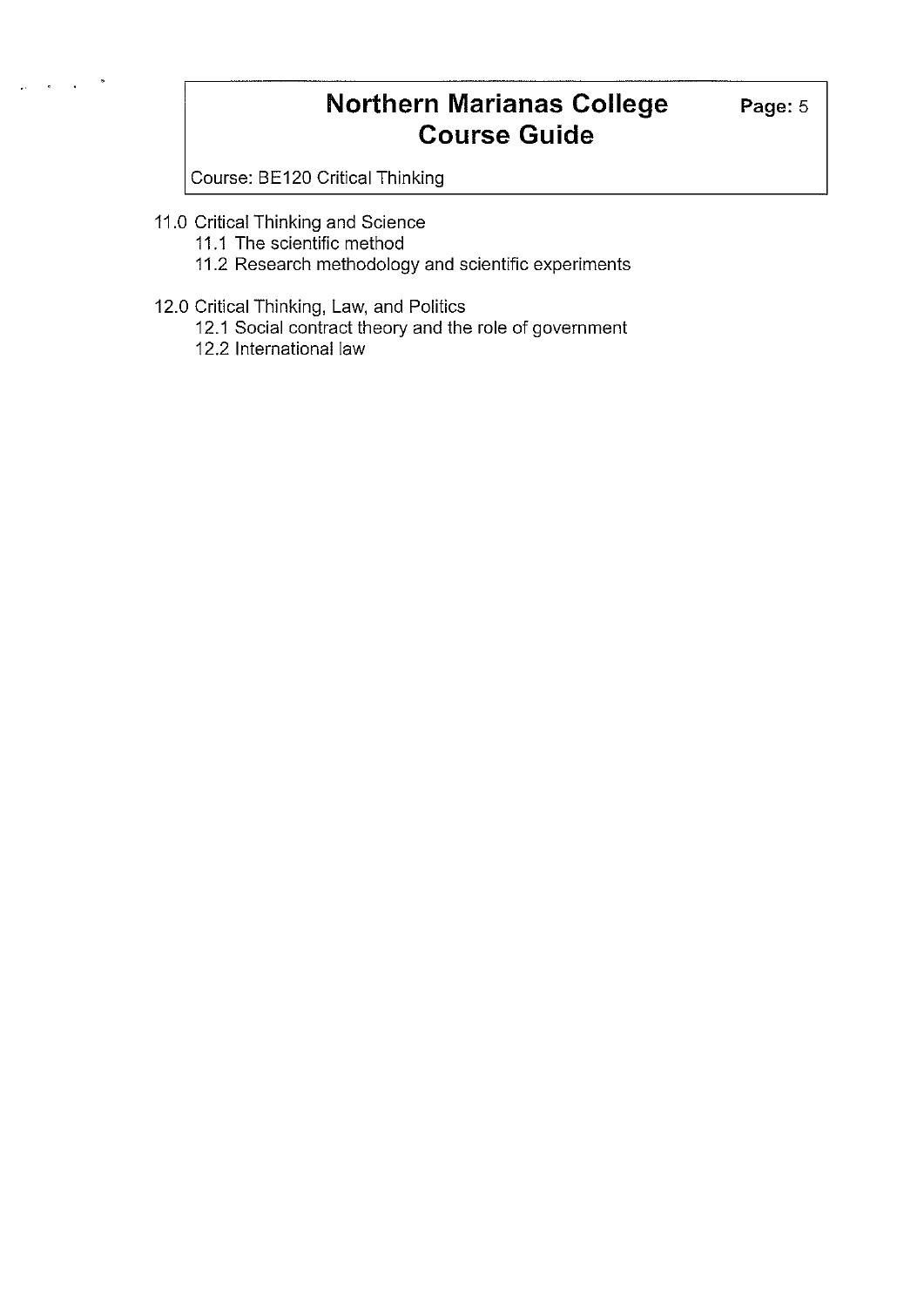# **Northern Marianas College** Page: 6 **Course Guide**

Course: BE120 Critical Thinking

#### **8. Instructional Goals**

The course will introduce students to:

- 1.0 The ability to identify common barriers to effective critical thought;
- 2.0 The impact of emotions on reasoning;
- 3.0 Verbal and nonverbal communication strategies;
- 4.0 What constitutes quality evidence;
- 5.0 Fallacies in arguments;
- 6.0 Ethics and moral decision making;
- 7.0 The influence of social media on effective reasoning;
- 8.0 How science incorporates critical thinking in designing experiments; and
- 9.0 The role of critical thinking in evaluating political and governmental policies.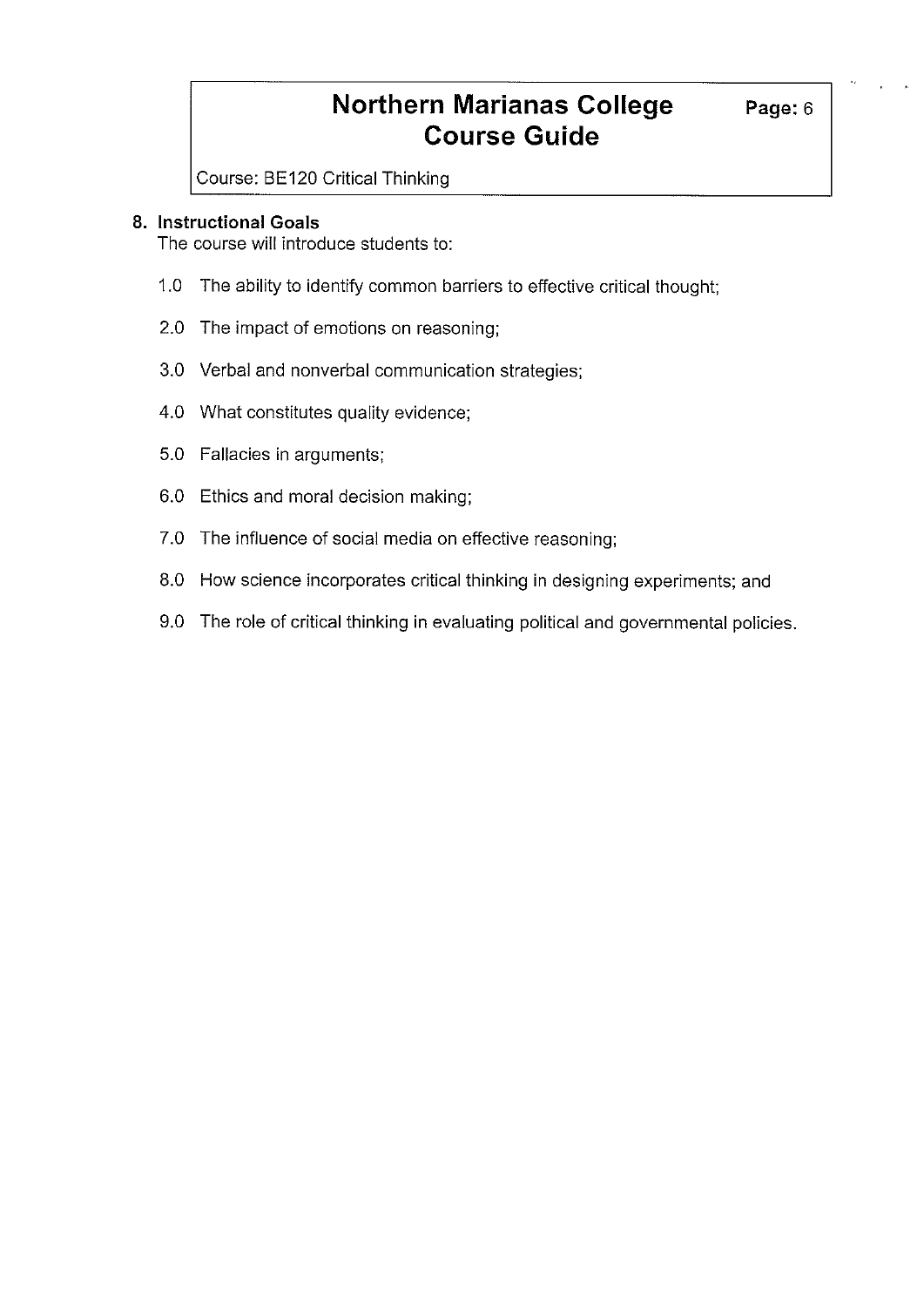# **Northern Marianas College** Page: 7 **Course Guide**

Course: BE120 Critical Thinking

#### **9. Student Learning Outcomes**

Upon successful completion of this course, students will be able to:

- 1.0 Apply critical thinking skills to solve everyday problems;
- 2.0 Analyze effective and faulty logic in arguments;
- 3.0 Create effective arguments based on quality evidence;
- 4.0 Determine the impact of social media on critical thinking;
- 5.0 Distinguish between fake news and evidence-based news;
- 6.0 Analyze the impact of morality and ethics on decision making;
- 7.0 Determine the characteristics of a well-designed scientific experiment; and
- 8.0 Evaluate the logic behind legal and political decision-making policies.

#### **10. Assessment Measures of Student Learning Outcomes**

Assessment of student learning may include, but not be limited to, the following:

- 1.0 Informal and Formal Writing Assignments;
- 2.0 Written and Oral Presentations;
- 3.0 Quizzes; and
- 4.0 Final Class Project.